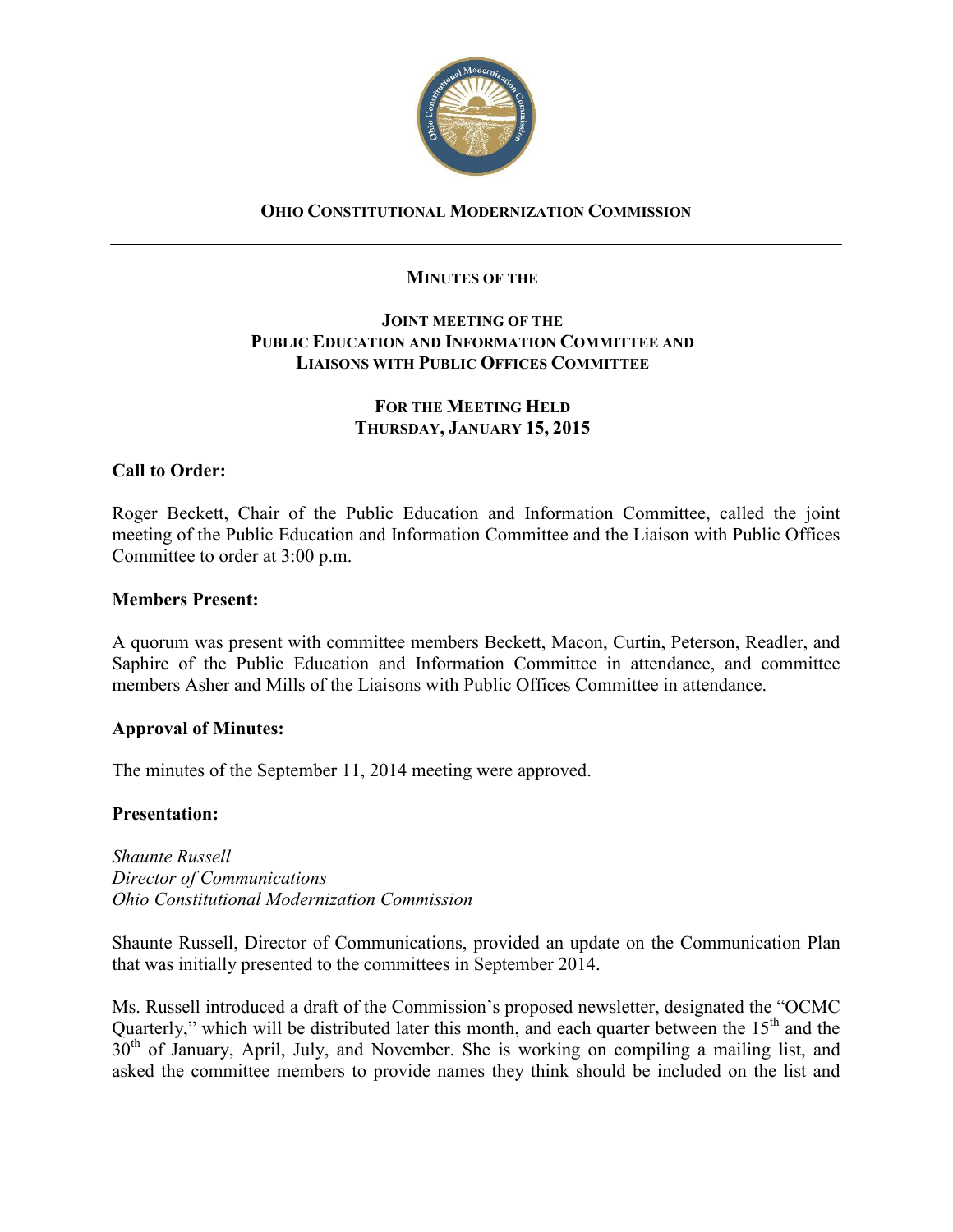ideas for stories. Chair Beckett suggested that Ms. Russell share this information with the entire Commission to see if they also have story ideas.

Ms. Russell has been working on creating a more up-to-date website, and is hoping to have it revamped by March.

Committee member Saphire suggested that if the newsletter will be widely circulated, it might be useful to have the names of the members serving on the Commission and contact information for them, so people know who to contact. Ms. Russell agreed this is a good idea and will implement it.

Ms. Russell reported she has created a social media presence for the Commission, specifically on Facebook and Twitter, with a Twitter account name of: @ocmc2021.

She is maintaining a biweekly email called "OCMC in the News," a collection of news stories, coverage on redistricting and other timely topics.

Ms. Russell introduced Ryan Suskey, director of professional development programs for the Ohio Center for Law Related Education ("OCLRE"). She said she is hoping to work with him on the educational outreach portion of the Communication Plan.

Mr. Suskey presented to the committees on OCLRE's role in helping with the public education/classroom component of the plan. He said OCLRE has created programs for classrooms, and is available to advise the Commission on what teachers are looking for when teaching about state government and the constitution. Mr. Suskey asked whether the committees have questions about how OCLRE can be of use to the Commission. Chair Beckett asked what resources are already available on the constitution, wondering whether the Commission needs to help develop some broader resources.

Mr. Suskey answered there is a scarcity of resources on Ohio government and specifically the Constitution, noting that teachers complain they do not have any materials to give the students. He said the requirement for teaching Ohio government is new, so teachers are scrambling for information, including lesson plans, rubrics, and ways to adopt to talk to students at lower levels. The requirement begins with the  $4<sup>th</sup>$  grade, he said.

Chair Beckett asked who else in the state might work with the teachers, and whether there are other organizations that the Commission might work with in preparing materials. Mr. Suskey mentioned the Ohio State Bar Foundation, the Civics Education Program at the Supreme Court of Ohio, the Ohio Resource Center for Social Studies Educators at The Ohio State University, and the Ohio History Connection (formerly the Ohio Historical Society).

Rep. Curtin asked if there is an inventory of what is out there that is helpful. Rep. Curtin mentioned that the State Library of Ohio has material that goes way back, as does the Legislative Service Commission library and the League of Women Voters, and that some state officeholders have published materials for school kids. He said these resources may have retained some archival items and basic level documents that could be updated. Mr. Suskey agreed and mentioned a textbook entitled "Ohio Government in Action" that would be outdated but could be updated.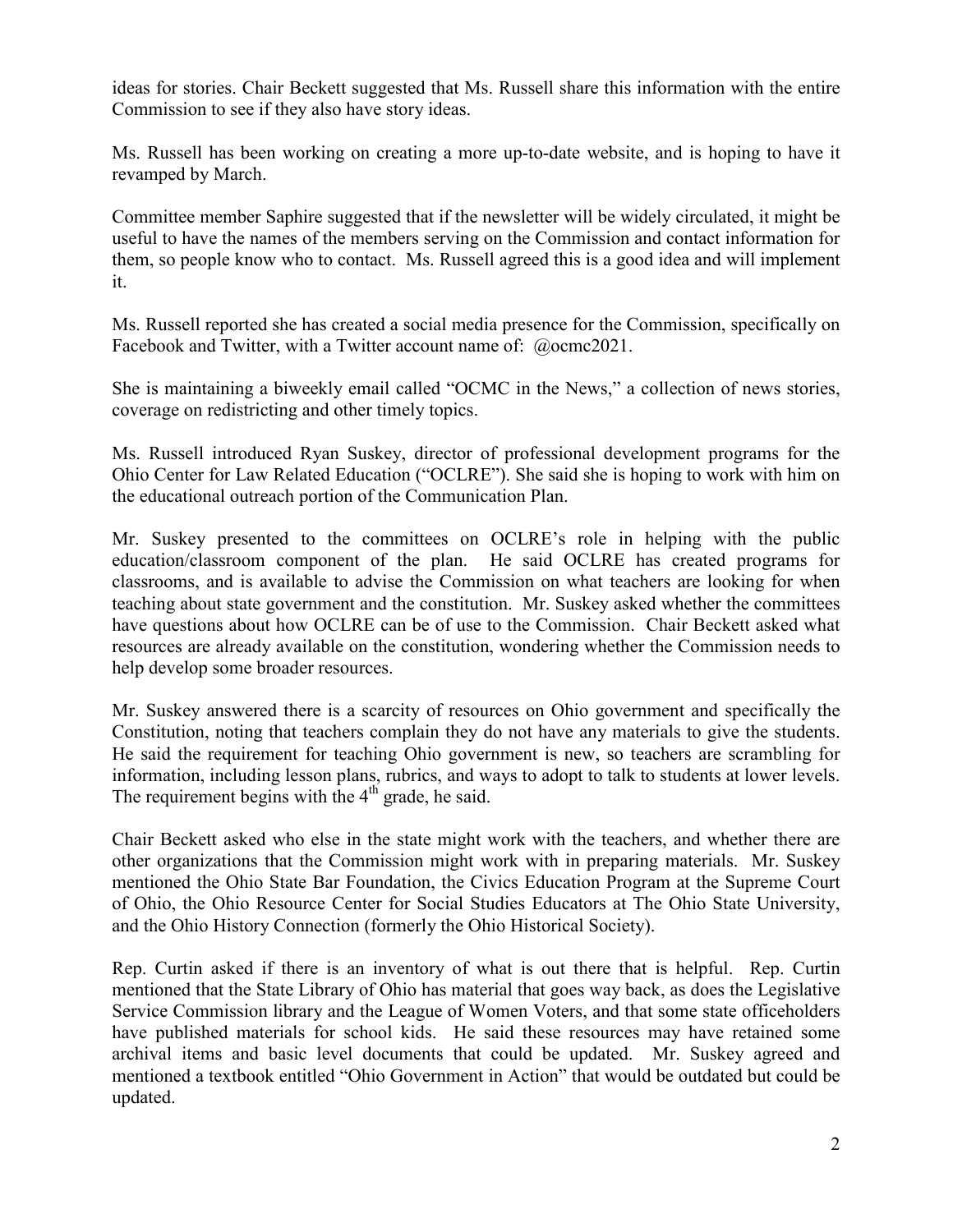Chair Asher mentioned the booklet "Know Your Ohio Government," which was updated in the 1990s, saying it is sort of basic, but short and comprehensive, and would be a good document to start with. Mr. Suskey said that teachers now are looking for materials that would be accessible both in print and online, using interactive content, links to video, and multimedia.

Chair Beckett commented that Commission will have ballot initiatives and will need to get information to the schools about this. He said there is a need for resources about the Ohio Constitution and sees the Commission as being a bullhorn for that effort, to help seek out private support and put resources together. He wondered if Commission resources can be committed to help promote ballot issues. Rep. Curtin mentioned the Capital Square "iCivics initiative," noting that the committees should see what is happening with that program.

Mr. Suskey suggested that a lesson plan could include allowing students to serve as Commission members, and to talk about whether and how to change Ohio Constitution. He said this would let them look at legislation, create a position, and provide evidence for it. He said that students can do that work knowing that the Commission is a regular part of our government.

Ms. Russell added to her remarks that a new Ohio Constitution booklet has been printed with Commission branding and is available for anyone who would like one.

Committee member Macon asked whether it is possible to have speakers assist in disseminating information to a particular audience. For example, he mentioned the Education, Public Institutions, and Local Government Committee's consideration of the "thorough and efficient" clause (Article VI, Section 2); is it possible to have a speaker who can advise on the best way to reach people on this issue? Ms. Russell answered that she needs a little time to think about that, especially categorically, and that she may be able ask some people who they think is the best group to help spread the word. Mr. Macon gave the example of people who do not use social media, wondering how to communicate to them.

## **Committee Discussion:**

Chair Beckett asked about the joint resolution on redistricting that will be on the ballot for voters to decide in November, wondering what role the Commission should have at this point. Chair Asher said he asked Rep. Huffman and Rep. Sykes what they thought the Commission's role should be, saying they were enthusiastic, and are now in the process of hiring consultants to work on the ballot issue. Chair Asher indicated these former representatives are thinking the Commission will remain active in the campaign phase.

Mr. Mills said he talked to Senior Policy Advisor Steven Steinglass and Executive Director Steven Hollon about this, and the conclusion was that this issue will be an agenda item at the next meeting of the Legislative Branch and Executive Branch Committee. He said the question at hand is whether the Commission has the authority to publically endorse the proposal. He said the Legislative Branch and Executive Branch Committee never got to that point in their group discussion of redistricting, but that it does want to stay involved. Mr. Mills has asked for legal research looking at whether the committee/Commission can contemplate further action after the General Assembly passes something. Mr. Mills said he thinks there is room for further